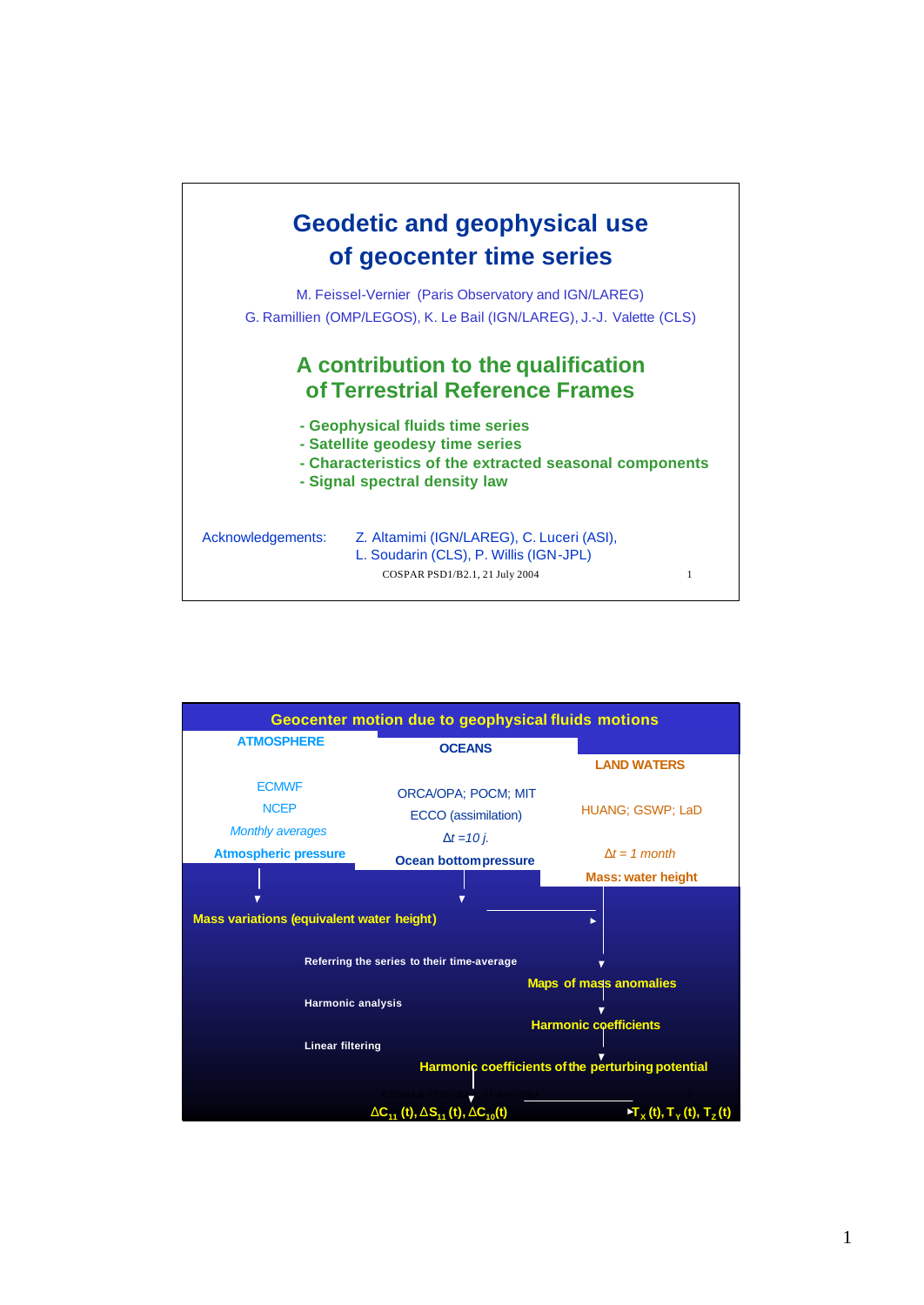

| geophysical and geodetic series analysed |                       |                             |                 |                                                                        |
|------------------------------------------|-----------------------|-----------------------------|-----------------|------------------------------------------------------------------------|
| Data span                                | <b>Series</b>         | Model /<br><b>Technique</b> | <b>Interval</b> | <b>Author</b>                                                          |
| <b>Geophysics</b>                        |                       |                             |                 |                                                                        |
|                                          | 1979-2002 Atmosphere  | <b>NCEP</b>                 | month           | <b>G. Ramillien</b>                                                    |
| 1993-2002                                | Ocean                 | <b>ECCO</b>                 | $10$ -day       | <b>G. Ramillien</b>                                                    |
|                                          | 1981-1998 Land waters | I AD                        | month           | <b>G. Ramillien</b>                                                    |
| <b>Geodesy</b>                           |                       |                             |                 |                                                                        |
| 1993-2002                                | Icamd <sub>02</sub>   | <b>DORIS</b>                | month           | L. Soudarin                                                            |
| 1993-2004 ignwd05                        |                       | <b>DORIS</b>                | week            | <b>P. Willis</b>                                                       |
| 1993-2003                                | <b>SLR(ASI)</b>       | <b>SLR</b>                  | week            | C. Luceri                                                              |
|                                          |                       |                             |                 | Time series referred to ITRF2000 by the CATREF algorithm (Z. Altamimi) |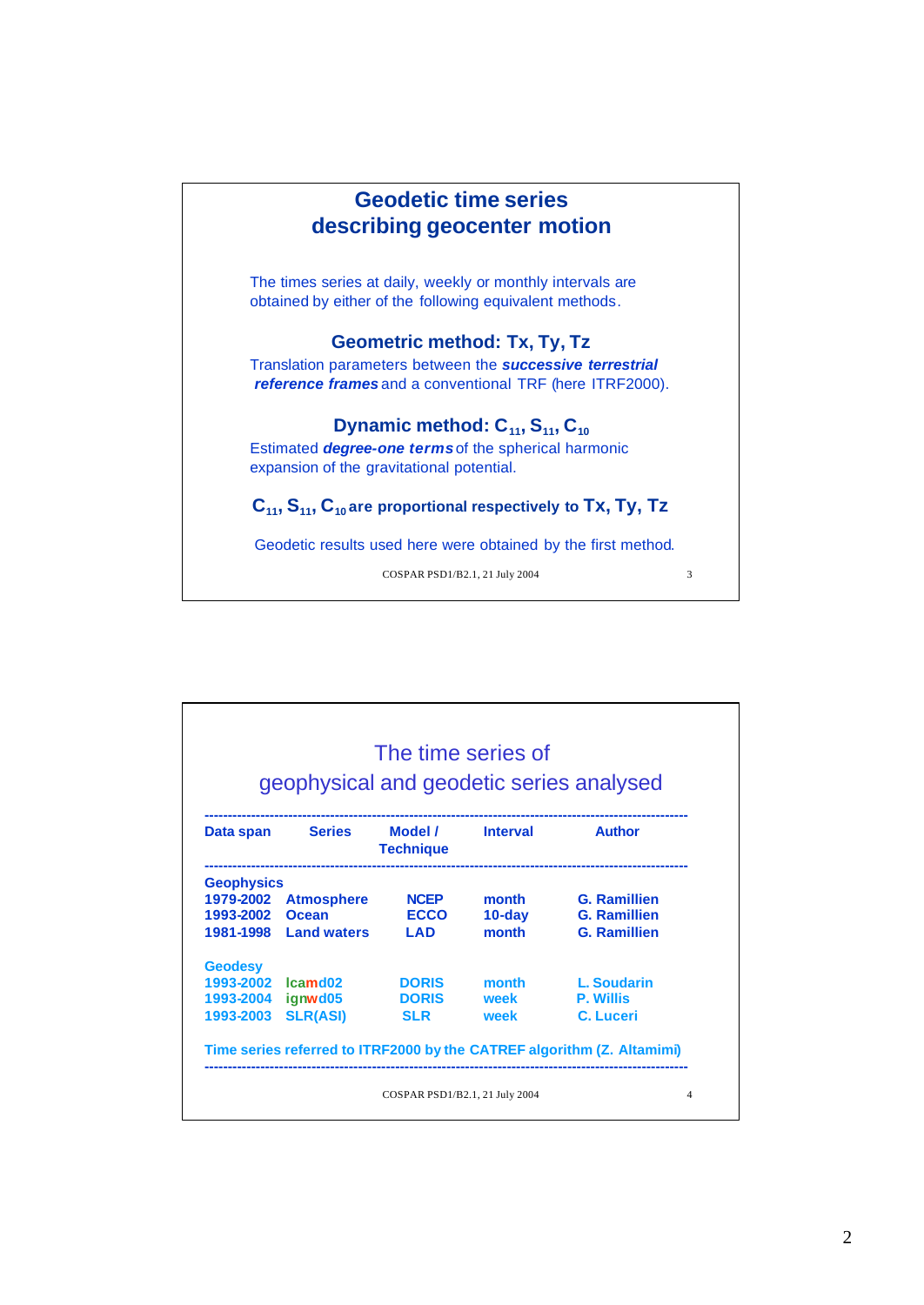

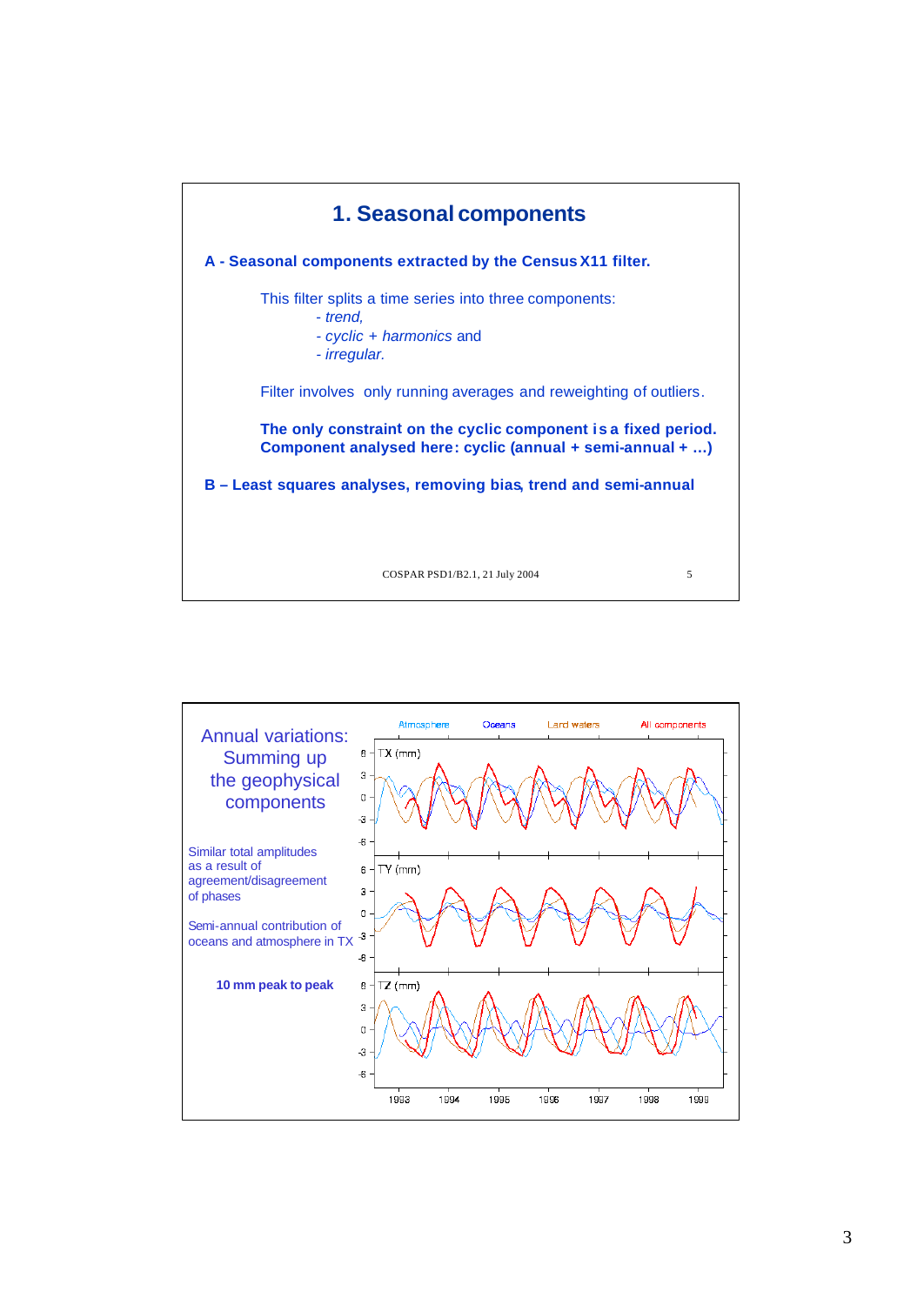

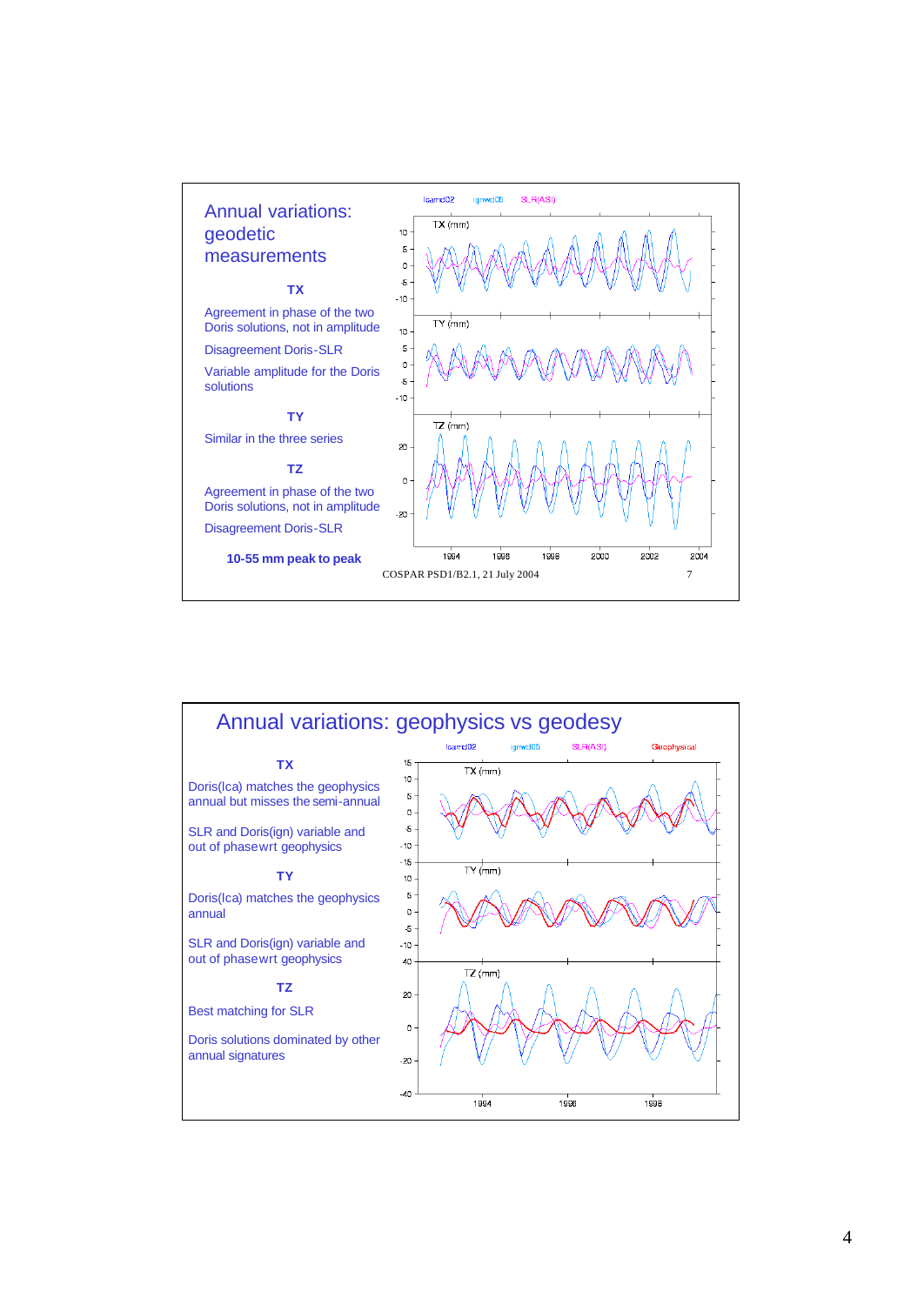

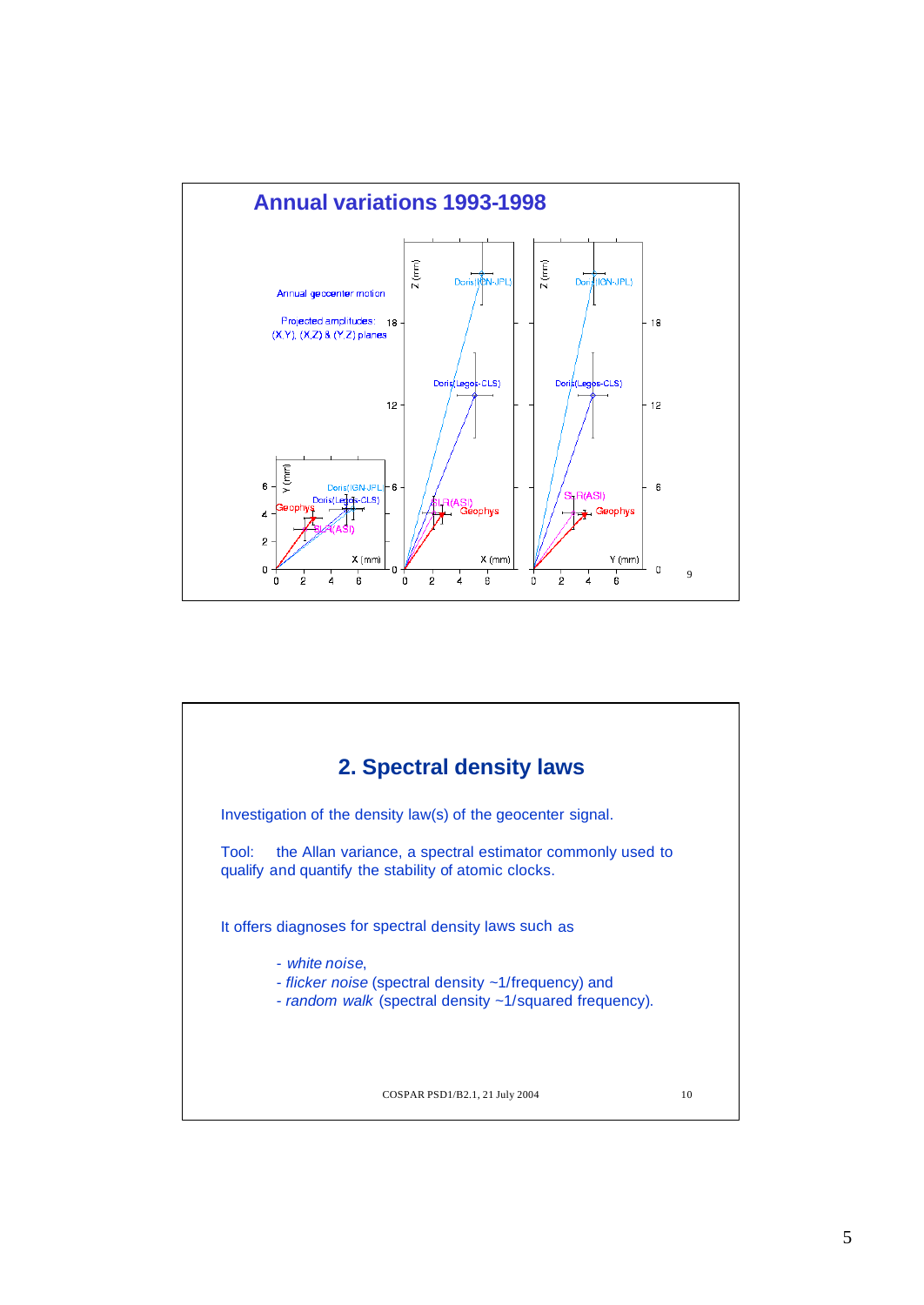

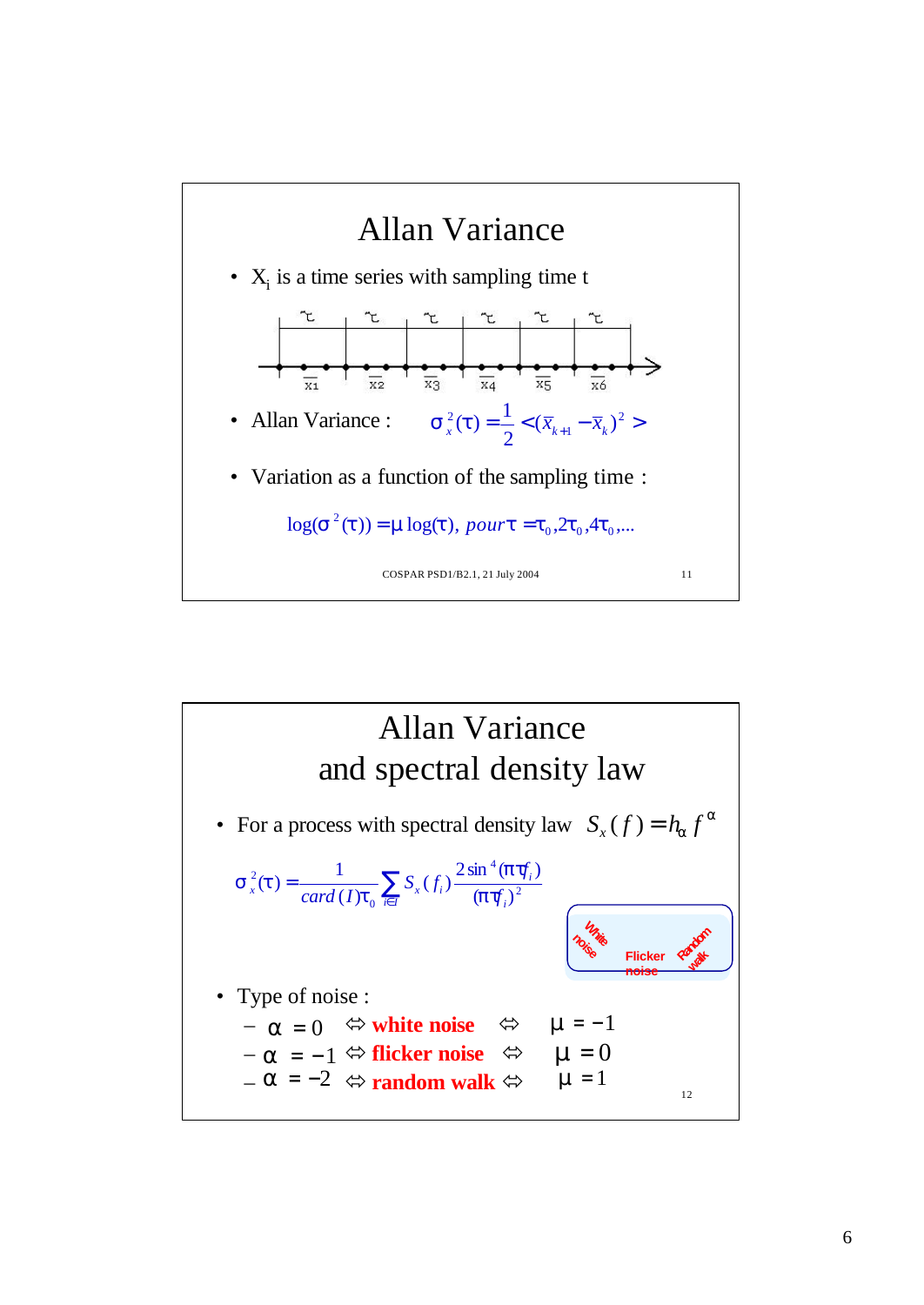